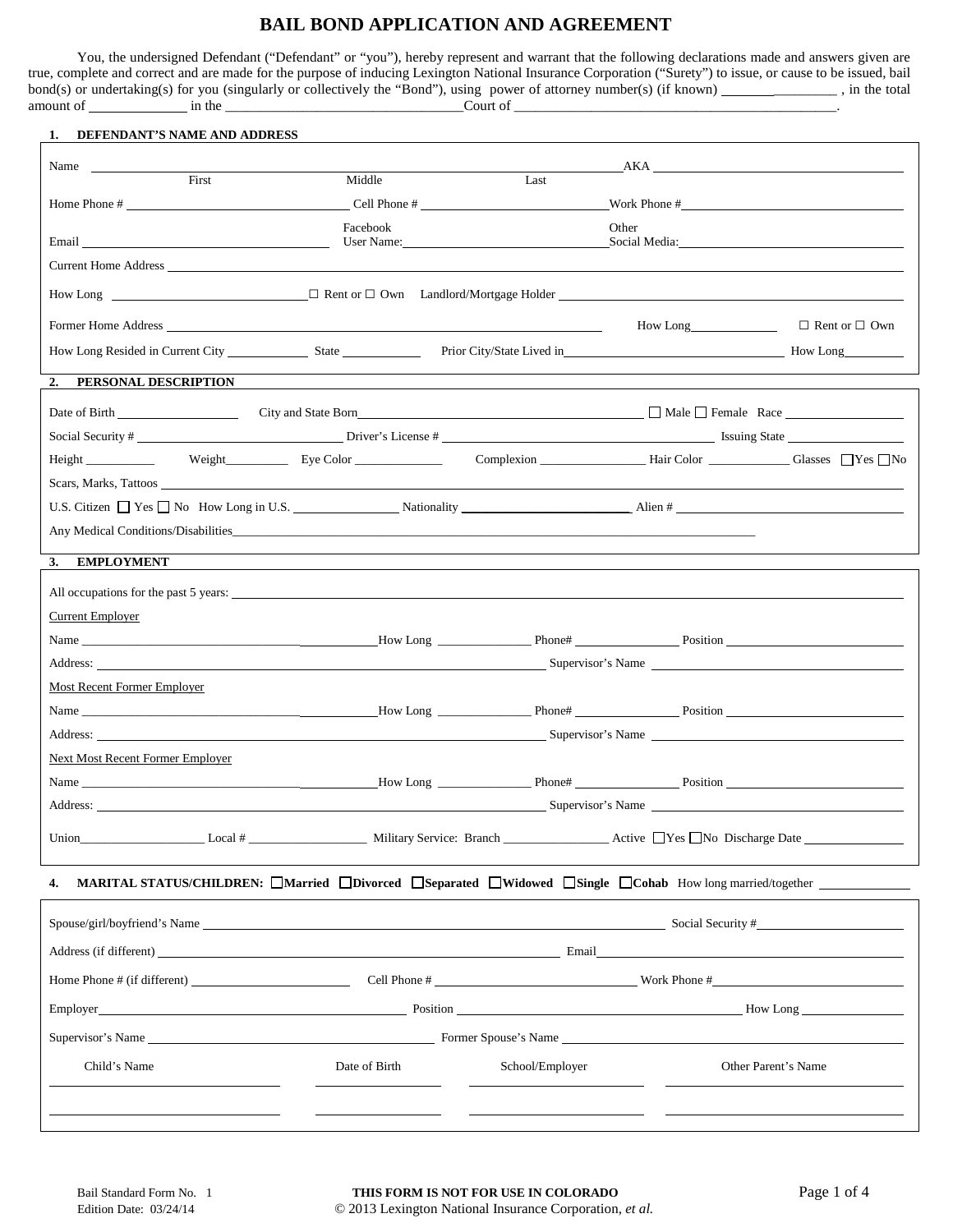#### **5. VEHICLE**

|                                                                                                                                                                                                                                                                                                       | Where Financed Amount Owed # Amount Owed # Amount Owed #                                                                                                                                                                                                                                                                                   |              |       |                 |  |  |
|-------------------------------------------------------------------------------------------------------------------------------------------------------------------------------------------------------------------------------------------------------------------------------------------------------|--------------------------------------------------------------------------------------------------------------------------------------------------------------------------------------------------------------------------------------------------------------------------------------------------------------------------------------------|--------------|-------|-----------------|--|--|
| 6. ARREST INFORMATION                                                                                                                                                                                                                                                                                 |                                                                                                                                                                                                                                                                                                                                            |              |       |                 |  |  |
| Date of Arrest Booking Name (if different) Reports Arresting Agency<br>Charges and the contract of the contract of the contract of the contract of the contract of the contract of the contract of the contract of the contract of the contract of the contract of the contract of the contract of th |                                                                                                                                                                                                                                                                                                                                            |              |       |                 |  |  |
| Previous Arrests:<br>Charges                                                                                                                                                                                                                                                                          |                                                                                                                                                                                                                                                                                                                                            | Date         | Where |                 |  |  |
| Are you on parole/probation $\Box$ Yes $\Box$ No<br>Are you now under any bond $\Box$ Yes $\Box$ No                                                                                                                                                                                                   | Parole/probation officer name and phone #<br>Have you ever failed to appear in court $\Box$ Yes $\Box$ No<br>Bonded before by the contract of the contract of the contract of the contract of the contract of the contract of the contract of the contract of the contract of the contract of the contract of the contract of the contract |              |       |                 |  |  |
| 7. ATTORNEY                                                                                                                                                                                                                                                                                           |                                                                                                                                                                                                                                                                                                                                            |              |       |                 |  |  |
|                                                                                                                                                                                                                                                                                                       | Name and Firm $\qquad \qquad$ $\qquad \qquad$ Phone #                                                                                                                                                                                                                                                                                      |              |       |                 |  |  |
| 8. RELATIVES AND FRIENDS                                                                                                                                                                                                                                                                              |                                                                                                                                                                                                                                                                                                                                            |              |       |                 |  |  |
|                                                                                                                                                                                                                                                                                                       |                                                                                                                                                                                                                                                                                                                                            |              |       |                 |  |  |
| Email Employer                                                                                                                                                                                                                                                                                        |                                                                                                                                                                                                                                                                                                                                            |              |       |                 |  |  |
|                                                                                                                                                                                                                                                                                                       |                                                                                                                                                                                                                                                                                                                                            |              |       |                 |  |  |
| Email Employer Contract Contract Contract Contract Contract Contract Contract Contract Contract Contract Contract Contract Contract Contract Contract Contract Contract Contract Contract Contract Contract Contract Contract                                                                         |                                                                                                                                                                                                                                                                                                                                            |              |       |                 |  |  |
| <b>Other Relative/Friend's Name</b><br>Address Employer                                                                                                                                                                                                                                               |                                                                                                                                                                                                                                                                                                                                            | Relationship |       | How long known: |  |  |
| Home Phone $\#$ Cell Phone $\#$ Cell Phone $\#$ Cell Phone $\#$ Cell Phone $\#$                                                                                                                                                                                                                       |                                                                                                                                                                                                                                                                                                                                            |              |       | Work Phone #    |  |  |
|                                                                                                                                                                                                                                                                                                       |                                                                                                                                                                                                                                                                                                                                            |              |       |                 |  |  |
|                                                                                                                                                                                                                                                                                                       |                                                                                                                                                                                                                                                                                                                                            |              |       |                 |  |  |
|                                                                                                                                                                                                                                                                                                       |                                                                                                                                                                                                                                                                                                                                            |              |       |                 |  |  |
| Email Social Media: Social Media: Social Media: Social Media: Social Media: Social Media: Social Media: Social Media: Social Media: Social Media: Social Media: Social Media: Social Media: Social Media: Social Media: Social                                                                        |                                                                                                                                                                                                                                                                                                                                            |              |       |                 |  |  |
| <b>Other Relative/Friend's Name Solution 2.1 According to the Relationship Movement of How long known:</b>                                                                                                                                                                                            |                                                                                                                                                                                                                                                                                                                                            |              |       |                 |  |  |
|                                                                                                                                                                                                                                                                                                       |                                                                                                                                                                                                                                                                                                                                            |              |       |                 |  |  |
| Home Phone $\#$ Cell Phone $\#$ Cell Phone $\#$ Cell Phone $\#$ Nork Phone $\#$                                                                                                                                                                                                                       |                                                                                                                                                                                                                                                                                                                                            |              |       |                 |  |  |
|                                                                                                                                                                                                                                                                                                       |                                                                                                                                                                                                                                                                                                                                            |              |       |                 |  |  |
| <b>NOTES</b><br>9.                                                                                                                                                                                                                                                                                    |                                                                                                                                                                                                                                                                                                                                            |              |       |                 |  |  |
|                                                                                                                                                                                                                                                                                                       |                                                                                                                                                                                                                                                                                                                                            |              |       |                 |  |  |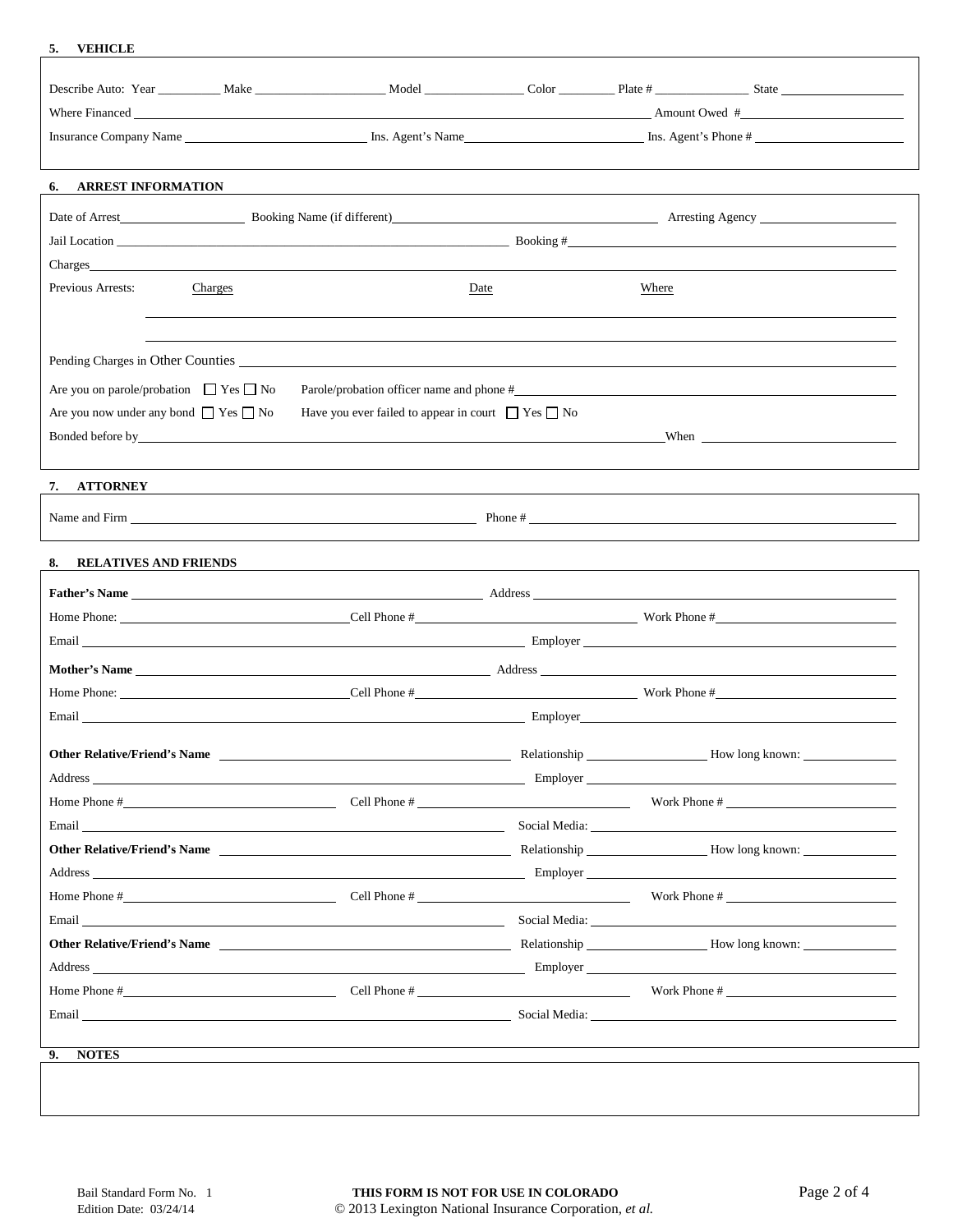#### **BAIL BOND APPLICATION AND AGREEMENT TERMS AND CONDITIONS**

In consideration of Surety, through its producers, representatives or designees, issuing or causing to be issued the Bond, you agree to the following terms and conditions:

1. The premium is fully earned upon your release from custody. The premium is not refundable except as stated below.

2. Surety, as bail, shall have control and jurisdiction over you during the term for which the Bond is in effect and shall have the right to apprehend, arrest and surrender you to the proper officials at any time as provided by law. In the event your surrender is made prior to your failure to appear in court, and for reason other than as stated in Paragraph 3, then you may be entitled to a refund of the bond premium if required by applicable law (if any) as stated in an attached addendum.

3. Unless otherwise provided by applicable law (if any) as stated in an attached addendum, the following events shall constitute a breach of your obligations to the Surety, and the Surety shall have the right to immediately apprehend, arrest and surrender you, and you shall have no right to any refund of premium whatsoever: (a) you depart the jurisdiction of the court without the prior written consent of the court and the Surety; (b) you move from your current address without prior written consent of the Surety or you fail to notify Surety of any material information; (c) you commit any act that constitutes reasonable evidence of your intention to cause a forfeiture of the Bond; (d) you are arrested and incarcerated for any other offense (other than a minor traffic violation); (e) you make any materially false statement in this application; (f) any indemnitor for you makes any materially false statement in the Indemnitor Application and Agreement; (g) your bail is increased; (h) any indemnitor requests that you be surrendered; (i) there is a material increase in the risk assumed by the Surety (as determined by the Surety in its sole and absolute discretion) including, by way of example but not limitation, any collateral or security given for the Bond depreciates in value or becomes impaired, or (j) Other Conditions:

\_\_\_\_\_\_\_\_\_\_\_\_\_\_\_\_\_\_\_\_\_\_\_\_\_\_\_\_\_\_\_\_\_\_\_\_\_\_\_\_\_\_\_\_\_\_\_\_\_\_\_\_\_\_\_\_\_\_\_\_\_\_\_\_\_\_\_\_\_\_\_\_\_\_\_\_\_.

4. **You shall indemnify the Surety and keep the Surety indemnified and hold it harmless from and against any and all losses, demands, liabilities, fees and expenses relating to, or arising out of, Surety's issuance or procurement of the Bond including, but not limited to, the following: (a) the principal amount of any forfeiture of, or judgment on, the Bond, plus any related court costs, interest and legal fees incurred, (b) a fugitive recovery fee if there is a forfeiture of the Bond (which fee is typically ten percent of the amount of the Bond for an in-state recovery), plus any out of pocket expenses, (c) any and all extradition costs that may be incurred to apprehend and return you, and (d) if a collection action is required, reasonable and actual attorneys' fees plus any other costs, expenses and/or assessments that may be incurred as a result of any forfeiture of the Bond subject to applicable law (if any) as stated in an attached addendum. The voucher, check or other evidence of any payment made by Surety or its producer, by reason of such suretyship, shall be conclusive evidence of such payment in any lawsuit against you both as to the propriety of such payment and as to the extent of your liability to Surety for such payment. Further, you will, upon demand, place with Surety the requisite funds to meet any such claim, demand, liability, attorneys' fees, expense or judgment, whether that demand is made before or after Surety has paid or advanced such funds.**

5. To the maximum extent permitted by applicable law, you hereby waive any and all rights you may have under federal law (including, but not limited to, Title 28 Privacy Act-Freedom of Information Act, Title 6, Fair Credit Reporting Act) and any local or state law relating to Surety's obtaining, and you consent to and authorize Surety to obtain, any and all private or public information and/or records concerning you from any party or agency, private or governmental (local, state, federal), including, but not limited to, credit reports, Social Security Records, criminal records, civil records, driving records, tax records, telephone records, medical records, school records, worker compensation records, and employment records. You further authorize, without reservation, any party or agency, private or governmental (local, state, federal), contacted by Surety to furnish in accordance with applicable law any and all private and public information and records in their possession concerning you to the Surety and direct that a copy of this document shall serve as evidence of said authorization.You irrevocably grant to Surety and its designees the right to enter your residence, or any other property that you own or occupy, without notice, at any time, for the purpose of locating, arresting, and returning you to custody, and subject to applicable law, you waive any and all causes of action in connection therewith including, without limitation, torts of trespass and false imprisonment.

6. You agree that Surety may attach a location tracking device on any vehicle owned or driven by you, at any time, without notice, and monitor the location of the vehicle through any available technology. You further agree that Surety may use location technologies to locate your wireless device at any time during the period of your bail and any applicable remission period, and the Bond is conditioned upon your full compliance with the following terms and conditions: (a) Surety, at its discretion, will use network-based location technologies to find you; (b) this is the only notice you will receive for the collection of your location information; (c) Surety will retain location data only while the Bond is in force and during any applicable remission period; (d) Surety will disclose location information only to the courts as required by court order; (e) Surety and its licensed producers, designees and representatives will be the only persons with access to your location information; (f) YOU WILL NOT HAVE THE OPTION TO OPT-OUT OF LOCATION USE OR TRACKING DURING THE BAIL PERIOD; and (g) all questions relating to location capability should be directed to Surety.

7. If you leave the State, subject to applicable law, you waive any right to extradition proceedings and consent to the application of such force as may be necessary to return you to Surety and the court where the Bond was posted.

8. You hereby acknowledge and agree that neither the Surety nor any of its agents, producers, designees or representatives has recommended or suggested any specific attorney or firm of attorneys to represent you in any capacity.

9. In the event any provision herein shall be deemed to exceed any applicable state or federal law, then such provision shall automatically be deemed to have been revised to comply with such law so as to provide Surety with the maximum protection from any loss or liability. The invalidity or unenforceability of any provision herein (or portion thereof) shall in no way effect the validity or enforceability of any other provision (or portion thereof). Surety may assign any of its rights herein or arising out of any of the transactions contemplated hereby to any party including, without limitation, any of the Surety's agents, producers, designees or representatives ("Assignee") without notice to or consent from you. Subject to any limitations imposed upon Assignee by Surety, Assignee shall have the right to enforce in any action or proceeding any of Surety's rights herein or arising out of any of the transactions contemplated hereby, and you shall not, and expressly waive any right to, assert the claim or defense that Assignee does not have the right to enforce such rights in any such action or proceeding.